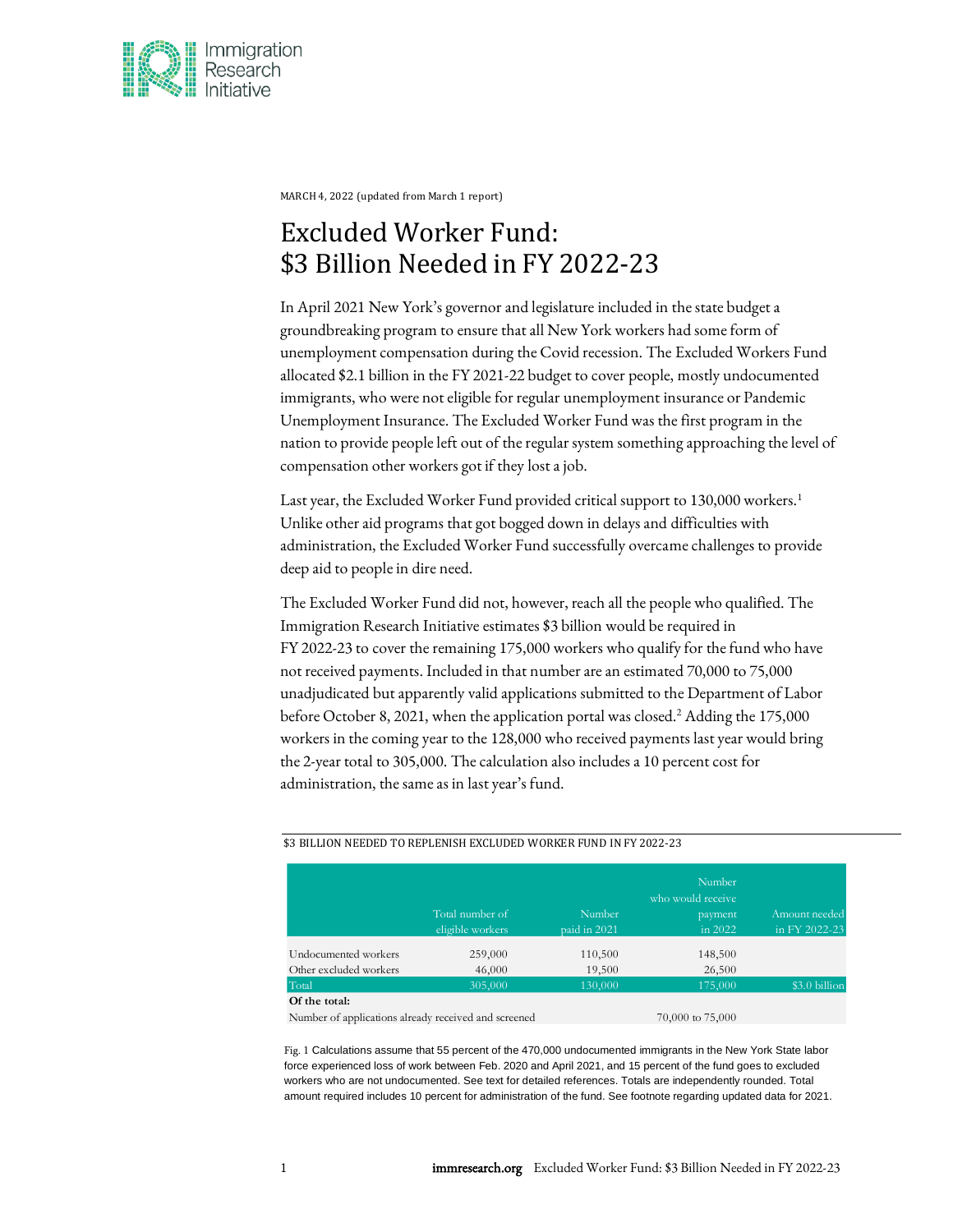Why is more money needed this year? The main reason is that the fund initially envisioned two tiers of payments: \$15,600 for those who could fully prove their claims, and a lower tier at \$3,200 for workers who could not muster the necessary paperwork. Responsive implementation and successful outreach and assistance meant that 99 percent of applicants who were approved were able to appropriately document their claims and qualify for Tier 1 payments.<sup>3</sup> That was a success, but also added to the cost.

### Methodology

The total number of undocumented workers in New York State is estimated to be 470,000.<sup>4</sup> IRI's cost estimate assumes that 55 percent of undocumented workers experienced unemployment between February 2020 and April 2021, the period covered by thefund. The estimate is grounded in the work of James A. Parrottand Lina Moe, who published a report in April 2020 estimating that 54 percent of undocumented immigrants in New York City had experienced job displacement. Displacement in other parts of the state might differ in areas where, for example, there are more farm workers but fewer delivery service workers. The rate of displacement is, however, not clearly either higher in other regions, so IRI rounds the number to 55 percent to estimate the statewide number of people who experienced a period of unemployment in the 13-month period. 5

IRI also assumes that 15 percent of the fund recipients are not undocumented workers in 2021 and projecting into 2022. The exact share going to this group is not clear: if it is ten percent, the total needed for 2022 is \$2.7 billion; if it is five percent, the total is \$2.5 billion.

The IRI calculation assumes that all the people who qualify will apply for the funds. Typically it would make sense to assume a lower take-up rate, but the \$15,600 one-time payment provides a significant incentive for those who are eligible to apply, and the substantial outreach has been shown to help those eligible to overcome typical barriers to application when the timeframe for applying is reasonable. This calculation without a reduction for take-up should be taken as a ceiling for how much would be needed to cover all workers; some eligible workers might not apply despite the significant payment and the assistance in applying.

#### David Dyssegaard Kallick

David Dyssegaard Kallick is director of Immigration Research Initiative, a nonprofit, nonpartisan think tank that looks at immigration issues. He can be reached at [ddkallick@immresearch.org](mailto:ddkallick@immresearch.org) or 646-284-1240.